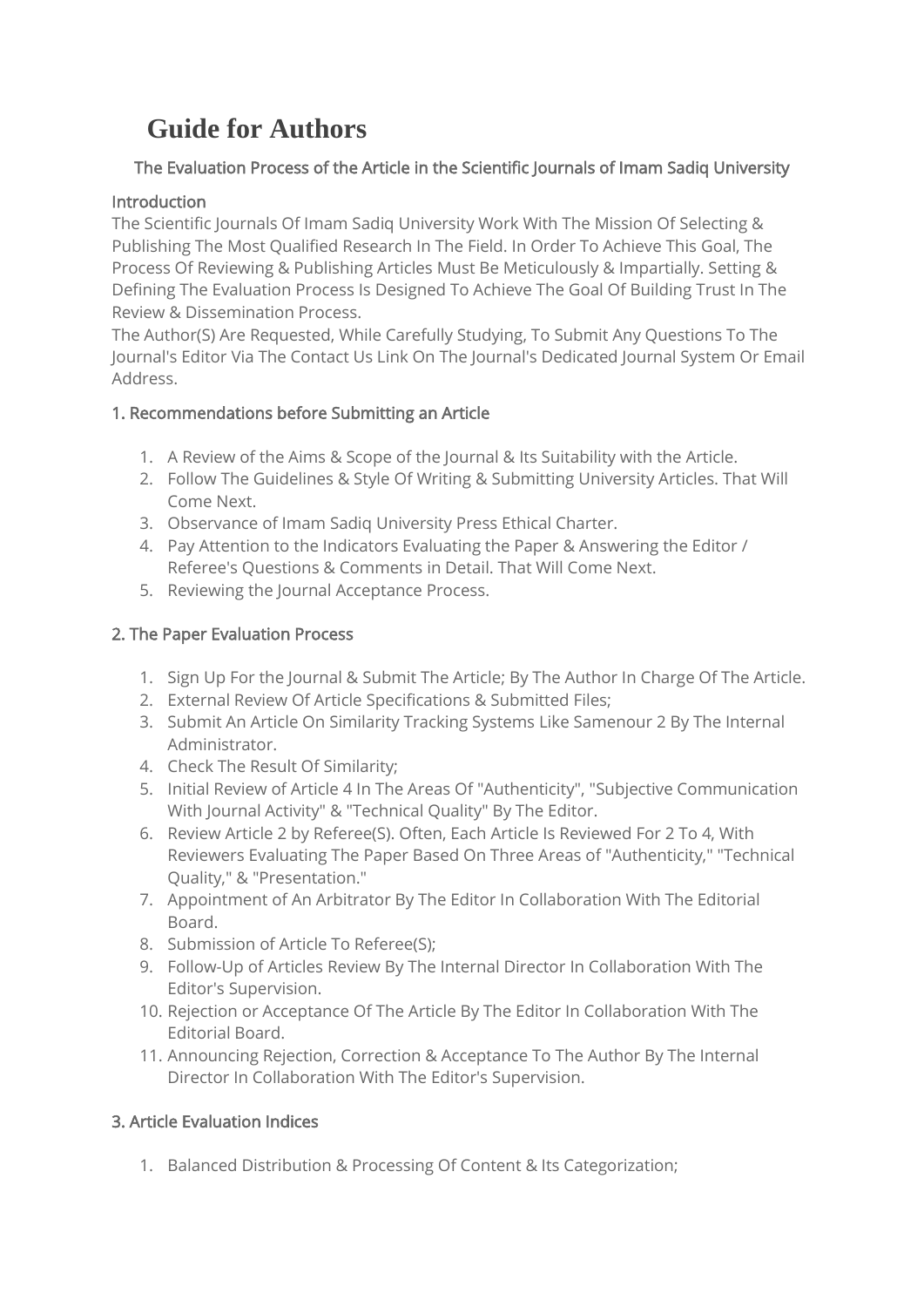- 2. Logical Relevance Abstract, Introduction, Text, Conclusion & Conclusion;
- 3. Acceptance & Coherence Of Content & Avoidance Of Marginal Issues;
- 4. Reasonable & Scientific Expression Of Content;
- 5. Innovation, Presenting A New Look At The Subject & Presenting New Findings;
- 6. Methodology Of Research "In Accordance With Valid Scientific Research Methods";
- 7. Optimum Utilization Of The Original & New Sources & Their Extent;
- 8. Observe The Principles Of Scientific Editing & The Proper Use Of Terms.

#### Note:

- Articles With Each Of The Indicators Are Evaluated At Three Levels Of Good, Average, & Poor.

#### 4. Results Of The Paper Evaluation Process

- 1. Rejection.
- 2. Conditional Acceptance After Minor Correction; In This Case, After Correction, The Editor Will Be Checked & Finalized.
- 3. Conditional Acceptance After General Correction; In This Case, After Correction, The Article Will Be Sent To The Previous Arbitrator.
- 4. Final Acceptance: After The Final Review Of The Article By The Reviewer, Initial Acceptance By The Editor & Final Acceptance Will Be Made At The Editorial Board Meeting.

#### 5. Reasons For Rejecting The Article

- 1. "Rejecting The Article Because Of Similar Research & Research Violations"; Failure To Pay Attention To Intellectual & Intellectual Property Rights Causes Researchers To Reject The Article.
- 2. "Rejection Of The Article Due To Non-Compliance With The Terms & Conditions Of The Journal"; Submission Of The Article Without Regard To Guidelines & Style Of Writing & Submission Of The Article Will Result In The Rejection Of The Article.
- 3. "Reject Article Because Of Inconsistency With The Content Of The Journal"; Posting Off-Topic-Specialized Articles - The Journal Will Reject The Article.
- 4. "Rejection Based On Editor / Referee's Opinion"; Failure To Score On Evaluation Indices Causes Rejection Of The Article.

#### - Solutions To Resubmit The Article

If The Author Objects To The Reasons For Rejecting The Article, Please Submit Your Request To The Editor Via The Contact Us Link On The Journal's Proprietary System Or Email Address:

- 1. Request Review / Review By Editor / Reviewer.
- 2. Referee Qualification Request
- 3. Request A Review Of The Conflict Of Interest From The Arbitrator.

## Guide to Writing & Submitting Articles in the Scientific Journals of Imam Sadiq University

- Requests The Respected Author(S) To Expedite The Review & Timely Publication Of The Article.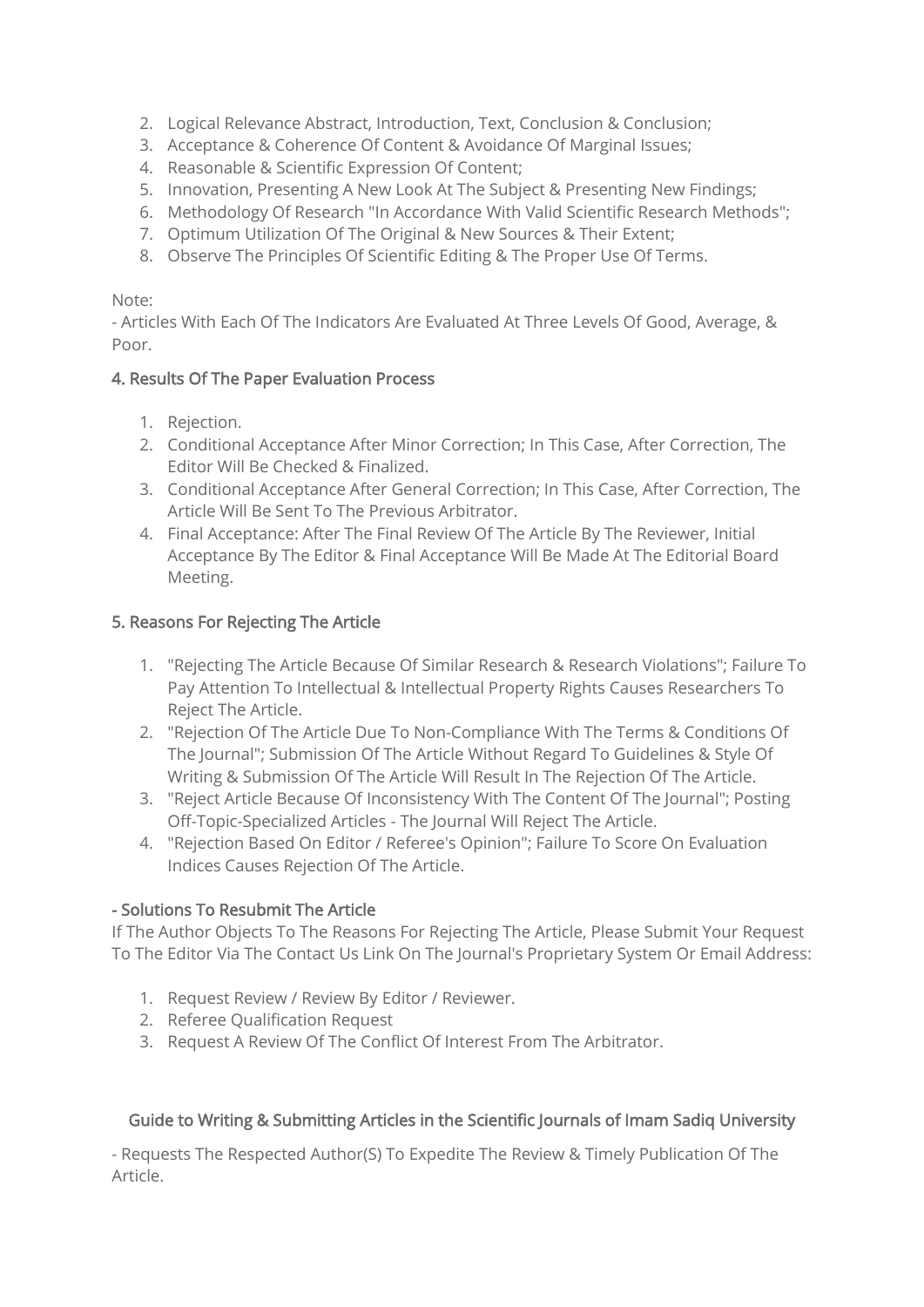#### 1. Article Content

- The Content Of The Article Is Relevant To The Subject Area Of The Journal.

- The Article Is Based On Scientific, Creative & Innovative Research & Contributes To The Advancement Of Science In Its Own Field.

#### 2. Article Structure

- Observe The Uniformity Of The Article Structure (Insert Article Title In Original & English Language\*, Abstract Insert (Maximum 300 Words) & Keywords (4 To 7 Words) (Original & English Language\*), Introduction, Background Review, Materials & Methods, Research Findings (Not Necessary In Review Articles, Research Methods & Findings), Discussion & Conclusion, Appropriate & Uniform Pattern In Charts, Tables, Illustrations & Bibliography (References).

#### 2-1. Introduction

- Introductory Content Includes Introductory Explanations, Problem Statement, Main Purpose, Questions Or Hypotheses, & Background Review. In Fact, All Of These Things Come Together As Patchwork Pieces So That The Reader Will Have An Overview Of All The Information Used In The Article Upon Completion.

#### 2-2. Browse Backgrounds

- If There Is A Need To Review & Present The Records In A Separate Section, Also The Background Checks In The Introduction May Not Be Considered Appropriate Because Of The Summary, Then The Background Can Be Reviewed Independently After The Introduction. In This Section, The Introductory Section On The Subject Of Research Is Presented, & The Research Backgrounds Are Reviewed In Chronological Order. Then A Logical Inference Is Made From Reviewing The Records, & The Existing Research Vacuum (S) Are Shown. Obviously The Best Method Of Reviewing Is Analytical Or Analytical-Critical In Which Backgrounds Are Grouped Regardless Of Time & Place, Based On The Similarities Of Approach, & The Researcher's Viewpoint Is Expressed.

#### 2-3. Materials & Methods

- This Section Includes The Research Design, Method Or Approach (With A Detailed Description Of The General Method & Specific Method Of Conducting The Research), The Research Community, The Data Collection Tools, & The Data Analysis Method. First, The Researcher Must Explain The Research Method & The Research Design So That The Reader Can Get A Clear Picture Of What Has Been Done During The Research. It Is Therefore Necessary To Provide A Clear Explanation Of The Process, Such As How To Apply The Independent Variable, The Definition Of Variables, The Sampling Method, The Assignment Of Individuals To The Experimental & Control Groups, How To Record The Response Of The Samples To The Independent Variable, How To Record & Measure The Dependent Variable, & So On. . The Researcher Needs To Identify The Target Community So That The Researcher Knows Who The Researcher Is. Then Identify The Subjects Or Participants In The Study Who Actually Determined The Sample. However, In Case Papers, The Sample Selection Method & Subject Type Are Different From Those Of Other Studies.

 The Next Step Is For The Researcher To Determine The Research Tool (Data Collection). In This Section It Is Important To Note That If The Instrument Used In The Scientific Community Is Known To The Target Audience, There Is No Need For An Accurate & Complete Explanation, & Only Mention Of The Test Or Research Tool With A Brief Explanation Of Its Reliability & Validity. The Tool Suffices. But If The Research Tool Is Designed By The Researcher Himself, A Complete Explanation Of How To Evaluate The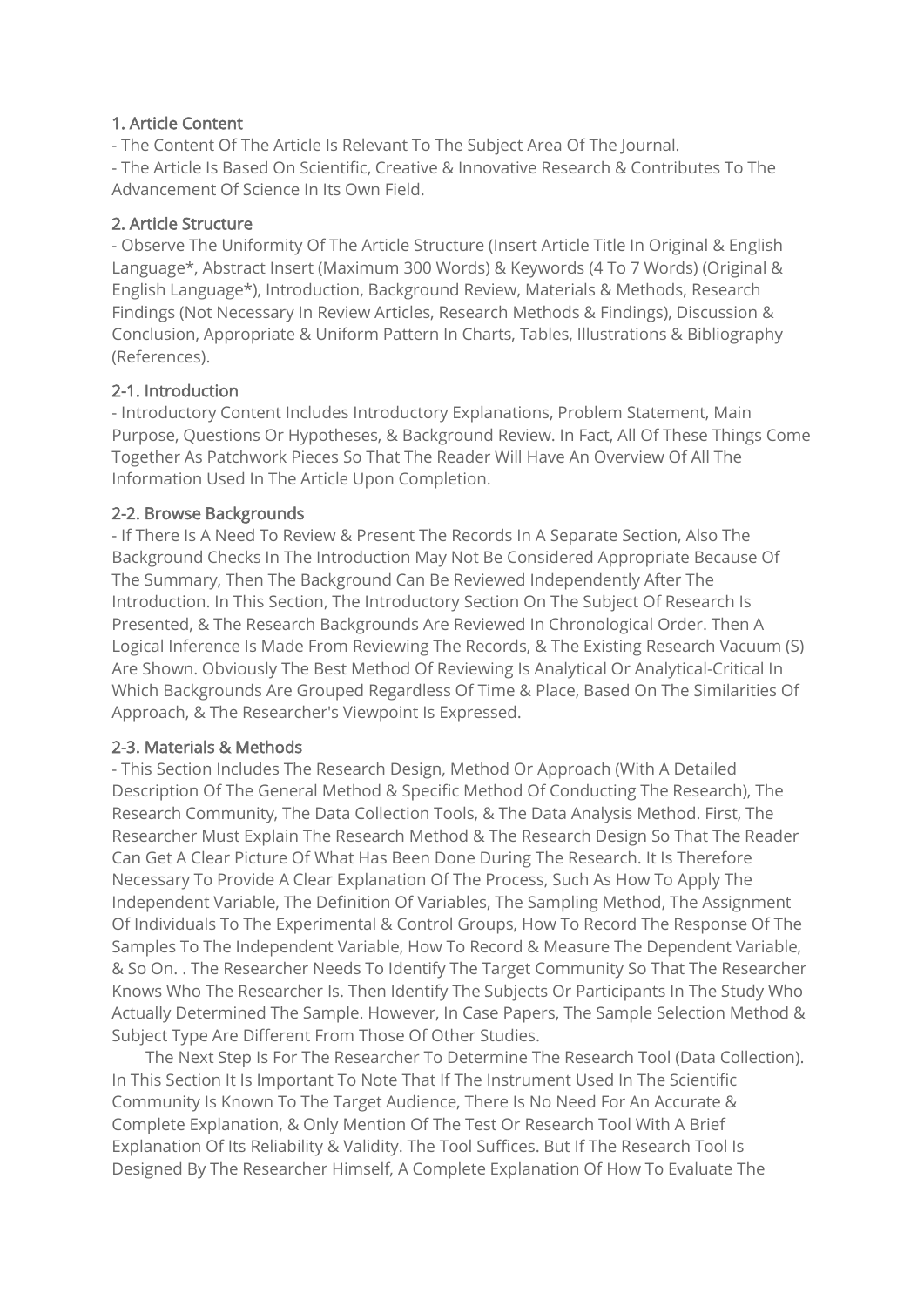Reliability & Validity Of The Tool Is Needed. The Method Of Data Analysis Should Then Be Described, & The Statistical Steps Followed.

## 2-4. Discussion & Conclusion

- The Main Value Of The Research Lies In This Section. Because The Research Findings Are Determined, & The Researcher's Final Underst&ing & Underst&ing Of The Research Is Expressed. Overall, This Section Provides A Detailed Interpretation Of The Data & The Researcher's View Of The Findings, Compares The Research Findings With Previous Research Findings, & Demonstrates The Status Of Research Among Similar Research, Briefly Outlining The Limitations Faced By The Research, & Presenting The Research Proposal (S) Deduced From The Research Findings.

## 2-5. Library

- "Proper, Consistent & St&ard Writing In All Articles (In-Text, Out-Of-Text & In The List Of Sources), Use Of Up-To-Date Sources, References & References In Both The Original & English Languages Is Essential." Also Use The Apa International Citation Procedures. Note:

- All Sources & References Used, Including Books, Journal Articles, Conferences, Sites, Theses, Etc. In The Library Section Based On The Persian & Arabic Alphabet Together In One Section, & Latin References In English, German, French, & More. Comes In Alphabetical Order.

- The Specifications Of Any References Cited Within The Text Should Be Included In The Bibliography.

- Return All References & References In The Bibliography To English & Submit At The End Of The Abstract. If There Is An Old Source That Does Not Have An English Name, It Should Be Written In Pinglish.

## 3. Name Of Author(S) & Organizational Affiliation

The Name Of The Author (S) Should Be Inserted After The Title Of The Article With The Following Conditions:

- Arrange The Authors Name Of The Agreement Between The Creator (S) Of The Article, Which Should Be Arranged With The Superscript Star Bullet, & Subsequently The Organizational Affiliation In The Footnotes. Is The Author (S). Inserting University Email Is M&atory For Professors, Alumni, & Students At Imam Sadiq University, & It Is Recommended That Others Use Their Workplace Email.

- Each Article Has A Responsible Author To Indicate In The Footnote After Specifying (Before Email) The "Responsible Author" Inside Prantz.

- Avoid Writing Articles Such As Doctor, Professor, Engineer, Hojat Al-Islam & The Like.

## 4. Thank

- The Author(s) May Indicate a Degree of Gratitude to the Sponsor or Sponsor of the Research (if any) Prior to the Notes as "Thank You".

## 5. Notes

- Extra Descriptions, English Equivalents Of Nouns Or Expressions In The "Notes" Section Using The Insert Endnote Option In References From Word Software & Numerically Numbered.

## 6. Guide To Adjust The Size & Font Of Articles

- Customize The Article In Word Software With The Following Size & Font: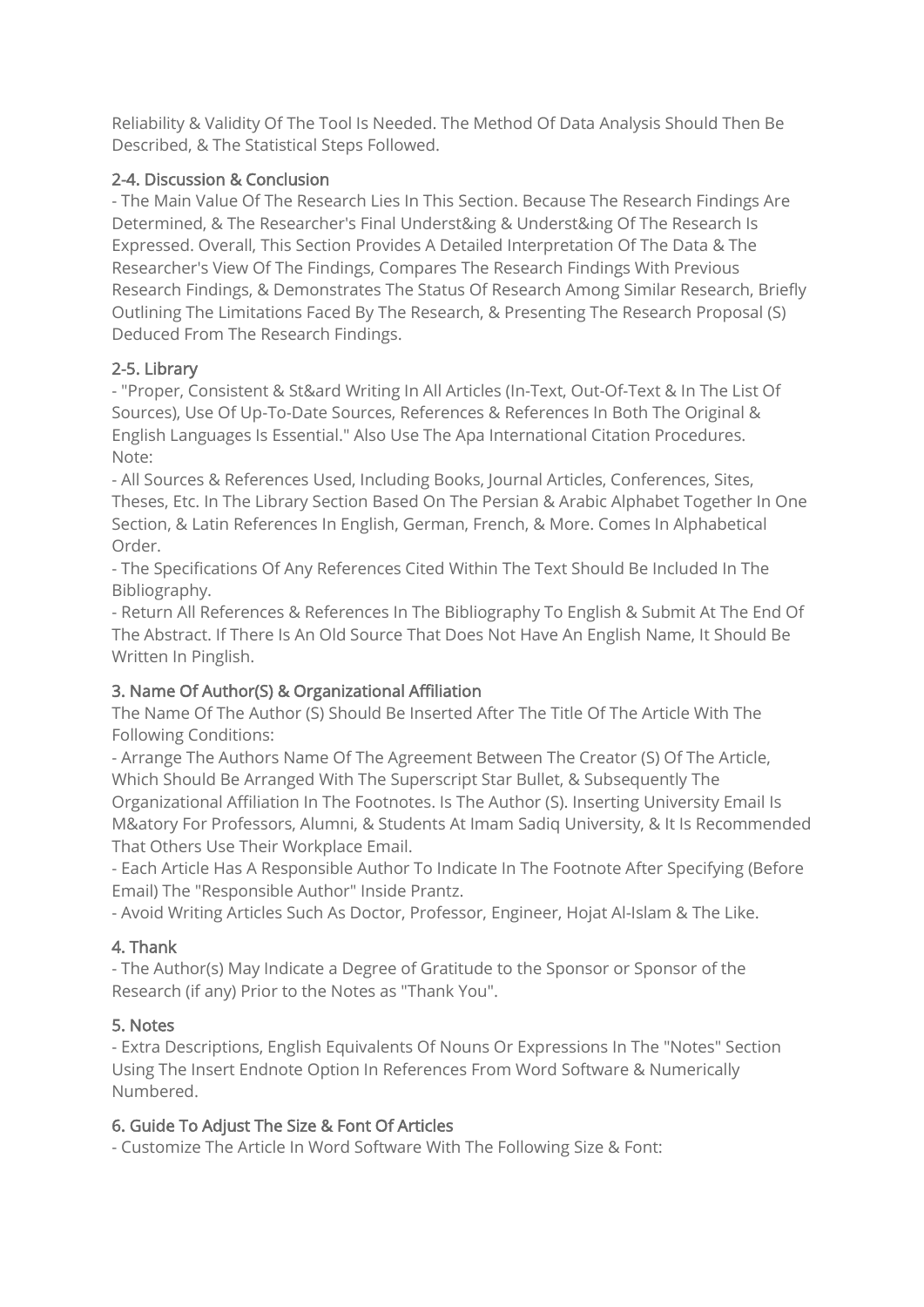| Size & Font                         | <b>Topic</b> |                               |
|-------------------------------------|--------------|-------------------------------|
| B Zar 12 Bold                       | Persian      | Title                         |
| Time New Roman 11 Bold              | English      |                               |
| B Zar 11 Bold                       | Persian      | Author Name(s)                |
| Time New Roman 11 Bold              | English      |                               |
| <b>B</b> Lotuls 10 Regular          | Persian      | Footer                        |
| Time New Roman 9 Regular            | English      |                               |
| B Zar 11 Bold                       | Persian      | Headlines                     |
| Time New Roman 10.5 Bold            | English      |                               |
| <b>B</b> Lotuls 11 Regular          | Persian      | Abstract & Keywords           |
| Time New Roman 10.5 RegularEnglish  |              |                               |
| <b>B</b> Lotuls 13 Regular          | Persian      | Original Text of the article  |
| Time New Roman 11 Regular English   |              |                               |
| B Zar 10.5 Bold                     | Persian      | Chart Title & Chart (Figure)  |
| Time New Roman 10 Bold              | English      |                               |
| B Lotuls 11 Regular                 | Persian      | Table Text & Chart (Figure)   |
| Time New Roman 10.5 Regular English |              |                               |
| B Zar 10.5 Regular                  | Persian      | Table & Chart Source (Figure) |
| Time New Roman 10 Regular English   |              |                               |
| B Lotuls 13 Regular                 | Persian      | Equation                      |
| Cambria Math 11 Regular             | English      |                               |
| <b>B</b> Lotuls 12 Regular          | Persian      | <b>Notes</b>                  |
| Time New Roman 10.5 Regular English |              |                               |
| <b>B</b> Lotuls 12 Regular          | Persian      | Sources                       |
| Time New Roman 10.5 Regular English |              |                               |

Note:

- Adjust The Size Of The Arabic Vocabulary As In Persian, Using The B Badr Font.

- The Line Spacing Should Be 0.9 In The Whole Article.

- If Using Formula (Relation), Extract All Items From Equation By Mentioning The Relation & Its Successive Number.

- The Article Size Should Be Between 3000 & 9000 Words (Between 15 & 30 Pages).

- Use The Spacing Option In The Paragraph To Insert Headers With 5 Rows (Spacing) In The Previous Intervals.

- In Paragraphs - Other Than Paragraph 1 - Indent 0.5 By Using Indentation Option In Paragraph.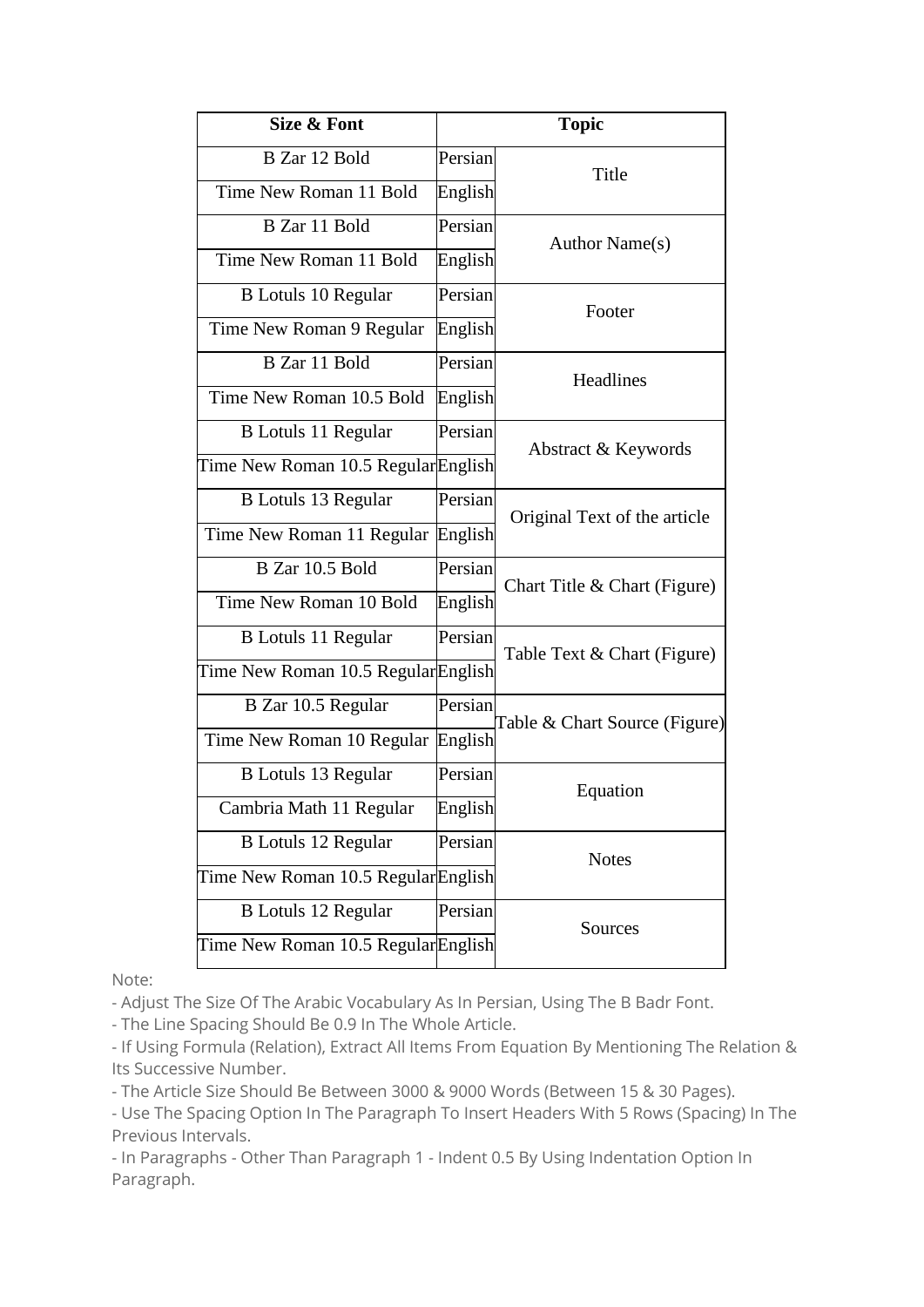- List The Table Heading With The Sequential Numbering Method At The Top Of The Table & Its Source At The Bottom.

- Chart Title With The Sequential Numbering Method Associated With The Source At The Bottom Of The Chart.

- The Text Of The First Line Of The Bold Tables Should Be Colored In Gray Using The Shading Option In Paragraph.

- If The Table Is Long & The Rows Are Moved To The Next Page, Repeat The Text Of The First Row Of The Tables Using The Data Option In LAYOUT.

- Main & Sub-Titles (Other Than Abstract, Introduction, Summary & Conclusion, Thank You, & Bibliography) Be Adjusted From Right To Left In Sequential Numbering.

## 7. How To Post

- It Is Necessary For The Author(S) To Submit The Article File In The Dedicated Journal System For Publication Of The Article, & During This Period To Be Aware Of The Status Of The Article Submitted Through The System.

# 8. Uploaded Files

- Abstract English Accompanying Article File In Word Software Without Author Specification. Click Here To Get The Template.

- Always An Abstract Article File In Word Software With Author Specifications. Click Here To Get The Template.

- Similar Article File In Samimnoor System. http://www.Samimnoor.ir

- Completed File (Insert Information & Signature) Ethical Commitment Worksheet. Click Here To Download The Raw Ethical Commitment Worksheet.

# 9. Code Of Prevention Of Research Offenses

A) Submission Of The Article To The Journal's Proprietary System Will Be Notified By E-Mail To All Authors Of The Article; Obviously The Name Of The Author(S) In The Article Constitutes Their Essential Role In The Development Of The Article, While The Author(S) Of The Article They Have No Role & Their Names Have Been Misused, Please Notify Us Immediately By Email. It Is Worth Noting That All Authors Of The Article Are Responsible For The Authenticity Of The Work & Must Complete The Ethical Commitment Worksheet As An Acceptance Of Responsibility. The Journal Reserves The Right To Evaluate Cases Of Academic Theft. Scientific Theft Takes Many Forms, Including:

- Submit Another Article In Your Own Name.

- Insert The Names Of The Author(S) & Researcher(S) Who Did Not Play A Role In The Article.

- Copy Or Duplicate Significant Portions Of Another Article (Even If The Copied Article Belongs To One Of The Authors Of The New Article).

- Outline The Results Of The Research Of Others In Their Own Name.

- Repeated Publication Of The Article By The Author In Several Publications.

- Misrepresentation Of Scientific Findings Or Distortion Of Research Results.

- Use Of Invalid Data Or Manipulation Of Research Data.

B) The Cases Of Scientific Theft Are Investigated By The Authorities Of The Journal & For The Protection Of The Credibility & Efforts Of The Other Researchers, Without Any Tolerance & Ignorance Regarding The Amount Of The Scientific Theft, The Following Is The Legal Approach:

- The Article Will Be Retracted & Will Be Removed From The Journal's Proprietary System If Printed.

- The Names Of All The Authors Of The Article Will Be Included In The Imam Sadiq University Press Bulletin.